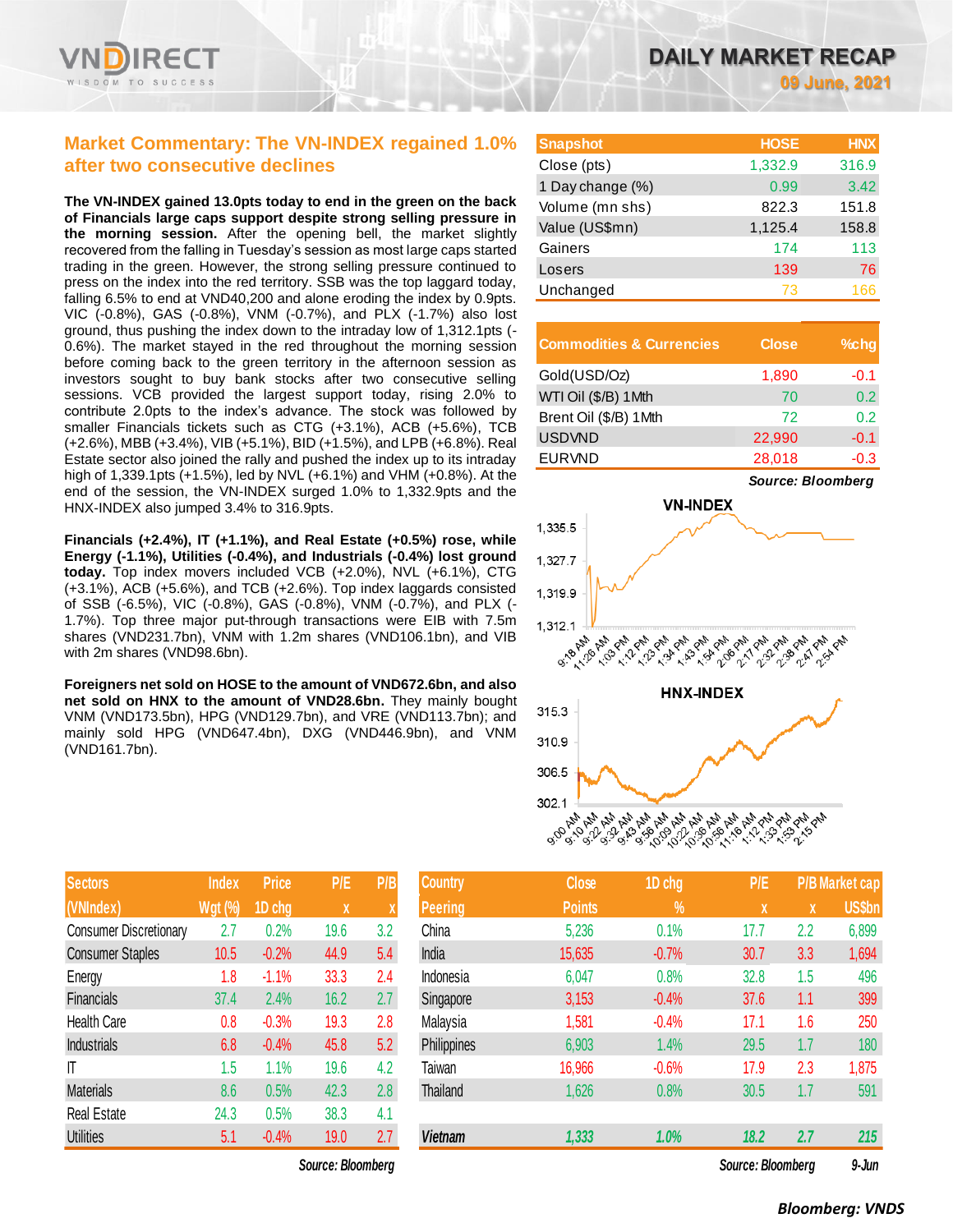

### **Market News**

### **Brent oil benchmark hits 2-year high, WTI highest since 2018**

Oil prices continued to rally on Wednesday on signs of strong fuel demand in western economies, while the prospect of Iranian supplies returning faded as the U.S. secretary of state said sanctions against Tehran were unlikely to be lifted. Brent crude futures were up 32 cents, or 0.3%, at US\$72.42/barrel having earlier touched US\$72.83, the highest since May 20, 2019. Brent rose 1% on Tuesday. U.S. West Texas Intermediate (WTI) crude futures climbed 18 cents, or 0.3%, to US\$70.23/barrel, after rising to as high as US\$70.62, highest since Oct. 17, 2018. WTI prices climbed 1.2% on Tuesday. *(Bloomberg)*

### **FDI inflows remains spotlight of Vietnam's economy**

The government has set up an FDI task force to support multinationals and foreign businesses grasping investment opportunities in Vietnam. Vietnam remains a preferred destination for foreign investors as actual disbursement of foreign direct investment (FDI) rose by 6.7% yoy in 5M21 to US\$7.15bn. During the period, FDI commitments to the country also slightly rose by 0.8% yoy to nearly US\$14bn. In late May, local authorities in the southern province of Binh Duong issued investment licenses for five foreign projects with a combined investment capital of nearly US\$1bn. Hanoi has also seen a surge in the number of new FDI projects with 16 in the month. The total capital poured into new and existing FDI projects in the capital city hit nearly US\$520m, including US\$76.8m for 139 projects. Since early 2021, Long An province in the south of Vietnam has emerged as the magnet for large scale projects, including the Long An I and II liquefied natural gas plants worth a total of US\$3.1bn from Singaporean investors, or the O Mon II Thermal Power Plant financed by Japanese investors with registered capital of US\$1.31bn. In Haiphong, Intel (US) and LG (South Korea) have poured additional funds of US\$475m and US\$750m, respectively on their existing plans. Foxconn, formally known as Hon Hai Precision Industry, is currently exploring an investment option at Thanh Hoa province to set up an industrial park of 150 hectares with a capital of US\$1.3bn. AVG Capital Partners from Russia has also signed a memorandum of understanding with Thanh Hoa's authorities to develop a US\$1.4bn pork processing complex. Overall, 70 countries and territories have registered investment projects in Vietnam during the January-May period, a positive sign for the country as the UN Conference on Trade and Development (UNCTAD) predicted 2021 would be another difficult year for investment activities globally as a result of the pandemic. *(Vietnamnet.vn)*

### **Coverage Universe Update**

### Vie**tjet Air JSC (VJC) - Update - ADD (+20.5%)**

**Good entry point for an upcoming recovery**

### **1Q21 net profit saved by sell & lease-back (S&LB) and financial activities**

In 1Q21, VJC total flights fell 31.7% yoy due to the absence of international flights, leading to the 63.3% yoy plunge in core revenue. VJC had one S&LB transaction with a gross margin (GM) of 26.7%, which narrowed gross loss to VND1,014bn. However, thanks to (1) the 154.3% yoy surge in financial income due to transferring real estate projects and (2) the 87.9% yoy decrease in financial expenses due to the provision reversal of VND115bn in PV Oil investment, VJC recorded net profit of VND123bn in 1Q21.

#### **Asset liquidation and financial activities to improve financial health**

With the additional cash flow of VND3,708bn from selling treasury shares and transferring real estate projects estimated to be collected in 2Q21F, we believe VJC's liquidity and financial health will improve, which will help VJC stay strong through the pandemic and continue to expand its fleet when the time comes.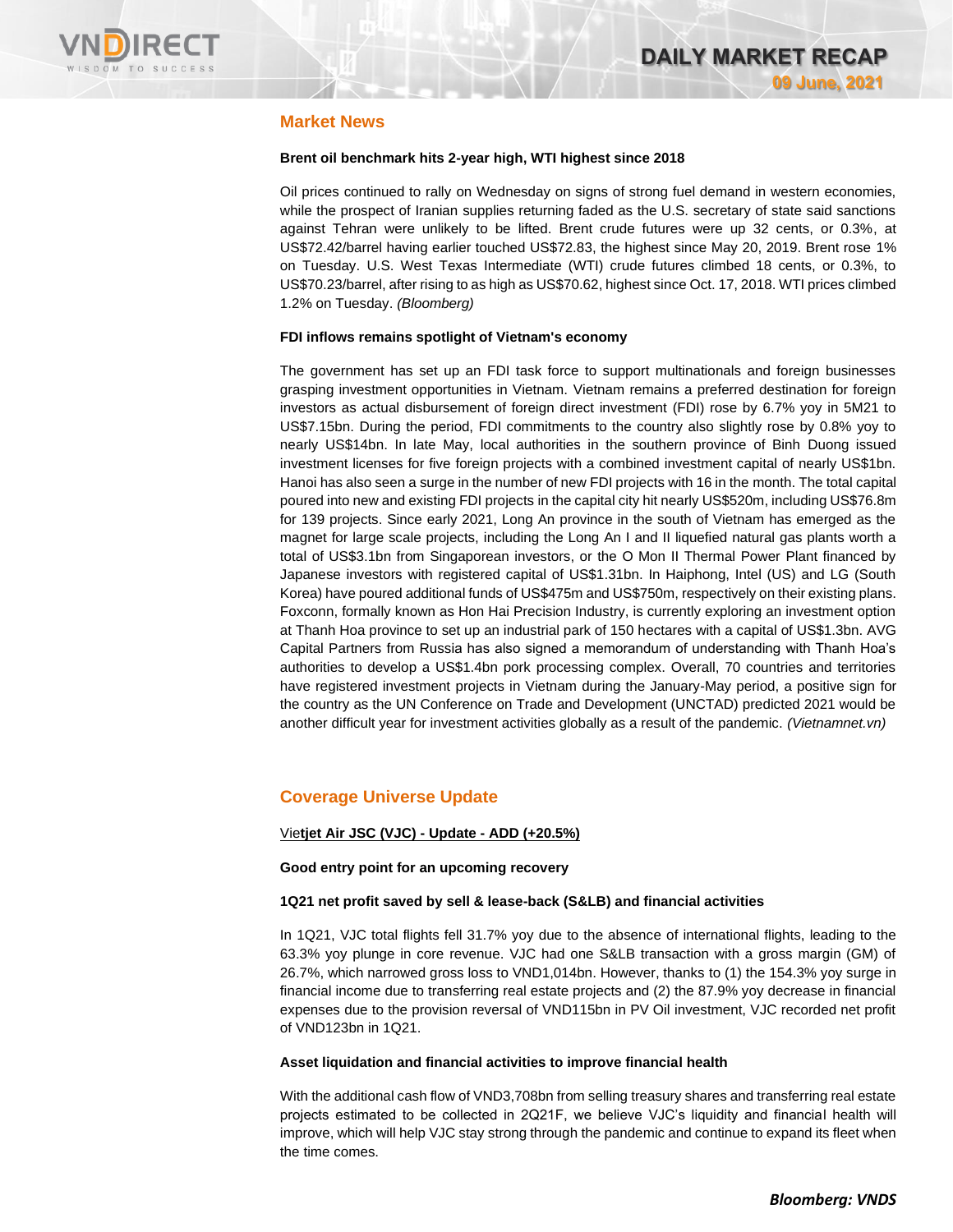

### **Inevitable recovery ahead**

We believe Vietnam can re-open the international skies by end-3Q21 as expected. Hence, we forecast FY21F international passengers might be the same as in FY20 and jump significantly in FY22F with a volume growth of 650% yoy while domestic passengers would increase 10.0%/19.4% yoy in FY21-22F. As a result, we expect total ASK (Available seat kilometers) capacity to increase 2.9%/99.5% yoy in FY21-22F.

#### **Earnings forecast revision**

We lower FY21F EPS by 15.3% and lower FY22-23F EPS by 6.5%/5.5% to reflect: (1) 9.5% lower in FY21F domestic pax as the current Covid-19 outbreak would reduce domestic air travel demand in FY21, (2) 67.2% lower in FY21F international pax in FY21F and 7.2%/0.8% lower in FY22-23F as Vietnam is getting vaccines slower, (3) 11.8% pts expanding in S&LB GM to 26.7% in FY21F, equivalent to S&LB GM in 1Q21, and (4) 3.3% upward adjustment in total outstanding shares as VJC has sold its treasury shares in Apr-2021.

#### **Upgrade to Add with lower TP of VND138,900**

*Read the full report[: HERE](https://nhanha-public-api.vndirect.com.vn/click/OGE0ODlmZDA3NTYyMzU3MDAxNzU2MmUzNWNiMzEyMTE=/MmNjNWY0ZjU3Zjg4NGZlYjk1OTc0MjNmMWIzN2MzOTE=/2cc5f4f57f884feb9597423f1b37c391-VJC_Update_20210904.pdf/cmVzZWFyY2hAdm5kaXJlY3QuY29tLnZu/MzE5NjM=)*

### **Notable Corporate Events**

**Viet Capital Securities JSC (VCI VN, HOSE) - Share issue:** VCI has set 21 Jun to be the record date to receive bonus shares with the ratio of 1:1, a company report showed. VCI plans to issue 166.5m shares to raise its charter capital to VND3,330bn. *(Ndh.vn)*

*<to be continued>*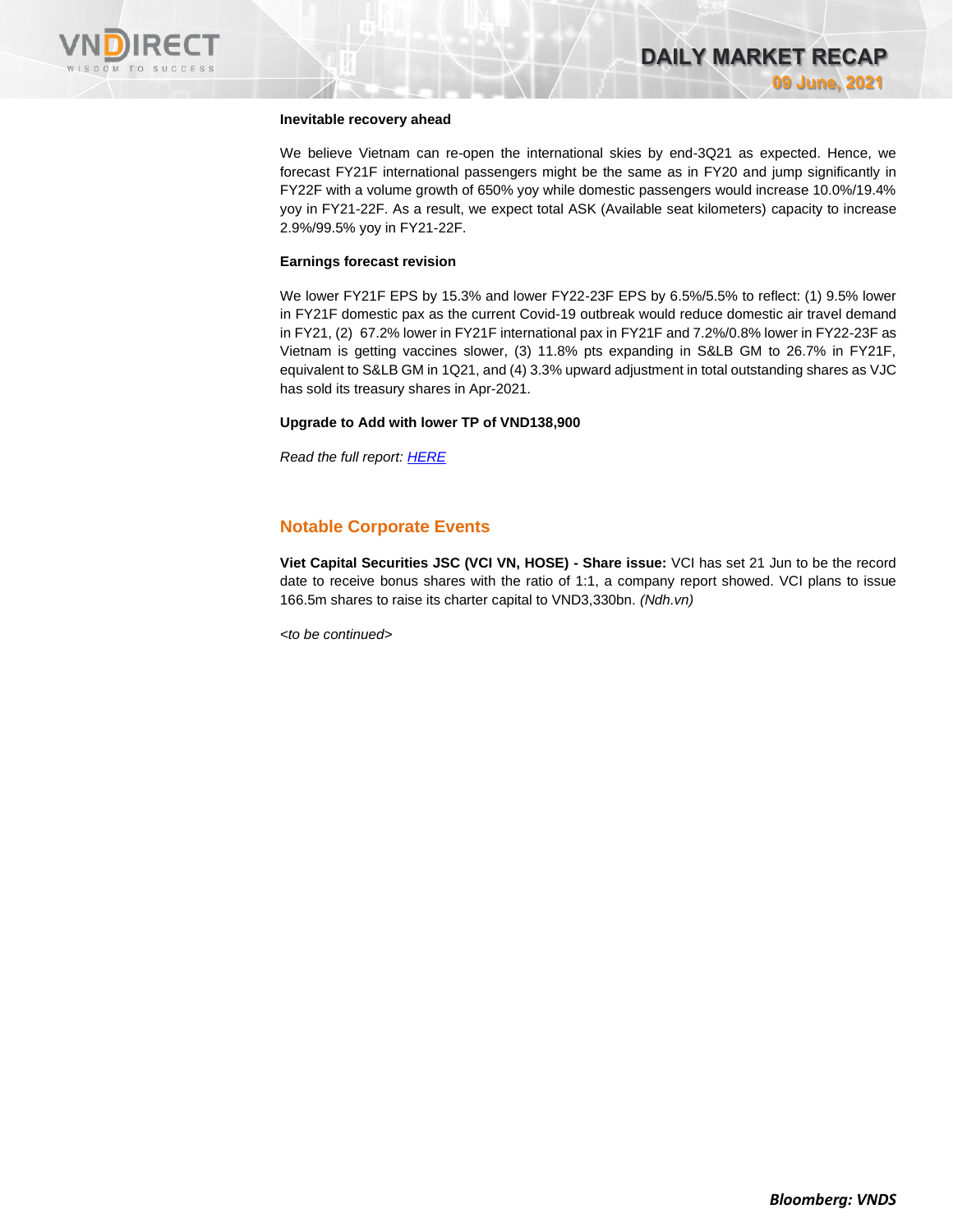# **COVERAGE SUMMARY**

|                 |                    | <b>Adjusted target</b> |                       |               |                       |                      |
|-----------------|--------------------|------------------------|-----------------------|---------------|-----------------------|----------------------|
| <b>Ticker</b>   | <b>Close price</b> | price                  | <b>Dividend yield</b> | <b>Upside</b> | <b>Recommendation</b> | <b>Latest report</b> |
|                 |                    |                        |                       |               |                       |                      |
| <b>ACB</b>      | 42,450             | 39,500                 | 0.0%                  | $-6.9%$       | <b>ADD</b>            | Link                 |
| <b>ACV</b>      | 71,100             | 87,500                 | 1.3%                  | 24.3%         | <b>ADD</b>            | $Link$               |
| <b>CRE</b>      | 43,500             | 33,700                 | 2.3%                  | $-20.3%$      | <b>HOLD</b>           | Link                 |
| <b>CTG</b>      | 50,500             | 53,700                 | 1.0%                  | 7.3%          | <b>ADD</b>            | Link                 |
| <b>DBC</b>      | 62,900             | 70,000                 | 2.4%                  | 13.7%         | ADD                   | Link                 |
| <b>DPM</b>      | 20,150             | 24,100                 | 6.9%                  | 26.5%         | <b>ADD</b>            | Link                 |
| <b>DRC</b>      | 26,450             | 25,500                 | 3.8%                  | 0.2%          | <b>ADD</b>            | Link                 |
| <b>FPT</b>      | 81,700             | 117,000                | 2.4%                  | 45.7%         | <b>ADD</b>            | Link                 |
| GAS             | 87,400             | 97,300                 | 4.1%                  | 15.4%         | <b>ADD</b>            | Link                 |
| <b>GMD</b>      | 39,000             | 44,900                 | 4.3%                  | 19.4%         | <b>HOLD</b>           | Link                 |
| <b>HDG</b>      | 42,250             | 50,300                 | 2.7%                  | 21.8%         | ADD                   | Link                 |
| <b>HPG</b>      | 50,300             | 48,400                 | 0.9%                  | $-2.9%$       | <b>ADD</b>            | Link                 |
| <b>KBC</b>      | 35,000             | 57,500                 | 1.4%                  | 65.7%         | ADD                   | Link                 |
| <b>KDC</b>      | 58,300             | 65,000                 | 2.8%                  | 14.3%         | <b>ADD</b>            | Link                 |
| <b>KDH</b>      | 38,900             | 35,100                 | 1.3%                  | $-8.5%$       | <b>HOLD</b>           | Link                 |
| <b>LPB</b>      | 31,250             | 26,000                 | 0.0%                  | $-16.8%$      | <b>HOLD</b>           | Link                 |
| <b>MBB</b>      | 38,550             | 41,700                 | 0.0%                  | 8.2%          | <b>ADD</b>            | Link                 |
| <b>MML</b>      | 58,500             | 60,500                 | 0.0%                  | 3.4%          | <b>ADD</b>            | Link                 |
| <b>MSH</b>      | 55,600             | 61,000                 | 6.2%                  | 16.0%         | ADD                   | Link                 |
| <b>MWG</b>      | 136,400            | 173,000                | 1.1%                  | 27.9%         | <b>ADD</b>            | Link                 |
| <b>NLG</b>      | 38,200             | 38,000                 | 1.2%                  | 0.7%          | ADD                   | Link                 |
| NT <sub>2</sub> | 19,300             | 28,400                 | 10.4%                 | 57.5%         | <b>ADD</b>            | Link                 |
| <b>NVL</b>      | 106,300            | 100,500                | 0.0%                  | $-5.5%$       | <b>HOLD</b>           | Link                 |
| <b>PHP</b>      | 20,500             | 24,200                 | 2.7%                  | 20.8%         | ADD                   | $Link$               |
| <b>PLC</b>      | 26,000             | 30,900                 | 7.7%                  | 26.5%         | ADD                   | Link                 |
| <b>PNJ</b>      | 95,800             | 99,500                 | 1.9%                  | 5.7%          | <b>HOLD</b>           | $Link$               |
| <b>POW</b>      | 12,100             | 13,300                 | 2.5%                  | 12.4%         | ADD                   | Link                 |
| <b>PPC</b>      | 23,750             | 27,400                 | 9.2%                  | 24.5%         | <b>ADD</b>            | $Link$               |
| <b>PVD</b>      | 23,850             | 26,600                 | 0.0%                  | 11.5%         | ADD                   | Link                 |
| <b>PVS</b>      | 28,400             | 27,100                 | 2.5%                  | $-2.1%$       | <b>ADD</b>            | $Link$               |
| <b>PVT</b>      | 19,950             | 24,100                 | 2.5%                  | 23.3%         | ADD                   | Link                 |
| <b>SCS</b>      | 131,500            | 161,400                | 4.4%                  | 27.1%         | ADD                   | $Link$               |
| <b>STK</b>      | 36,400             | 41,000                 | 3.8%                  | 16.5%         | ADD                   | Link                 |
| <b>TCB</b>      | 50,800             | 40,400                 | 0.0%                  | $-20.5%$      | <b>ADD</b>            | <b>Link</b>          |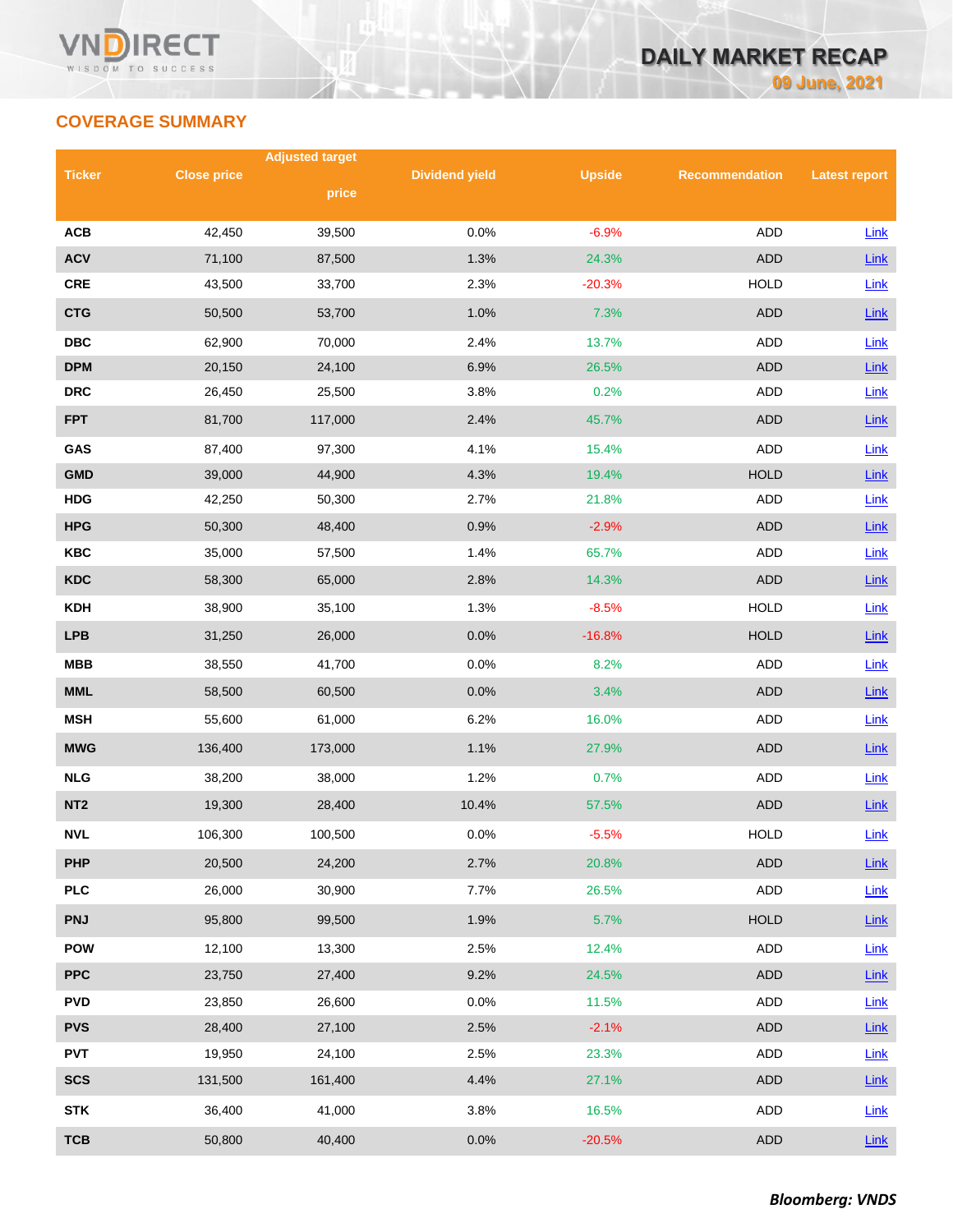

# **DAILY MARKET RECAP**

**09 June, 2021**

|               |                    | <b>Adjusted target</b> |                       |               |                       |                      |
|---------------|--------------------|------------------------|-----------------------|---------------|-----------------------|----------------------|
| <b>Ticker</b> | <b>Close price</b> |                        | <b>Dividend yield</b> | <b>Upside</b> | <b>Recommendation</b> | <b>Latest report</b> |
|               |                    | price                  |                       |               |                       |                      |
| <b>TCM</b>    | 85,000             | N/A                    | 1.2%                  | N/A           | N/A                   | <b>Link</b>          |
| <b>VCB</b>    | 102,000            | 111,400                | 0.8%                  | 10.0%         | ADD                   | $Link$               |
| <b>VHC</b>    | 41,400             | 50,000                 | 4.9%                  | 25.7%         | ADD                   | <b>Link</b>          |
| <b>VHM</b>    | 106,100            | 134,300                | 0.0%                  | 26.6%         | <b>ADD</b>            | $Link$               |
| <b>VIB</b>    | 52,500             | 45,300                 | 0.0%                  | $-13.7%$      | <b>HOLD</b>           | Link                 |
| <b>VJC</b>    | 115,300            | 138,900                | 0.0%                  | 20.5%         | ADD                   | $Link$               |
| <b>VNM</b>    | 89,100             | 110,000                | 4.3%                  | 27.7%         | <b>ADD</b>            | Link                 |
| <b>VPB</b>    | 71,800             | 56,300                 | 0.0%                  | $-21.6%$      | <b>HOLD</b>           | <b>Link</b>          |
| <b>VRE</b>    | 31,700             | 38,000                 | 4.6%                  | 24.5%         | ADD                   | Link                 |
| <b>VTP</b>    | 95,900             | 106,200                | 1.4%                  | 12.2%         | <b>ADD</b>            | Link                 |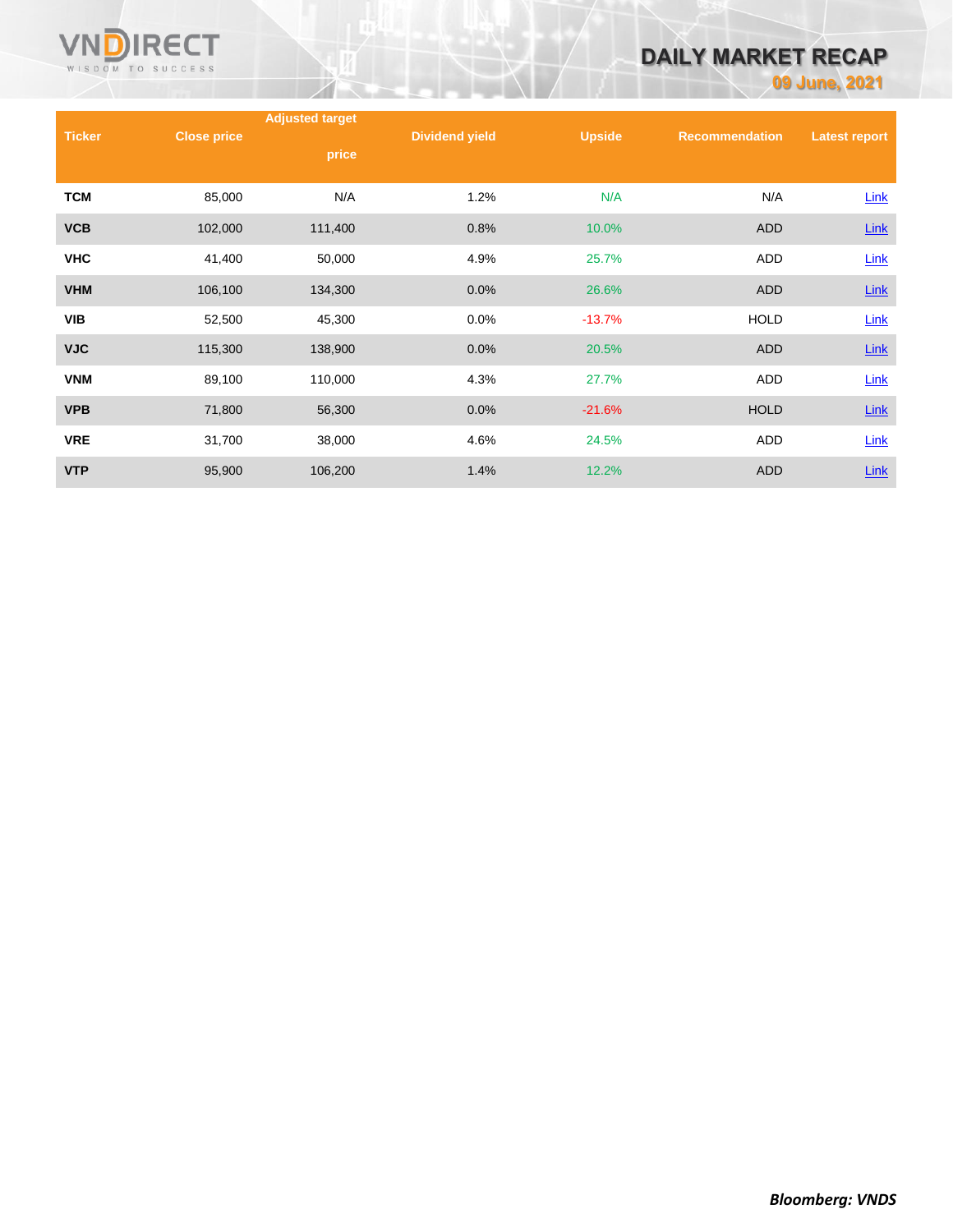### **MARKET MOVEMENTS**

WISDOM TO SUCCESS

**RECT** 

|                                  | <b>HOSE</b> |       |      |         |              |  |  |  |  |  |
|----------------------------------|-------------|-------|------|---------|--------------|--|--|--|--|--|
| <b>VND</b><br><b>Top gainers</b> |             |       |      |         |              |  |  |  |  |  |
| <b>Ticker</b>                    | Last        | Cha   | %chq | Vol.    | <b>Index</b> |  |  |  |  |  |
|                                  | Price       |       |      |         | impact       |  |  |  |  |  |
| DBT                              | 18,350      | 1,200 | 7.00 | 1.44MLN | 0.005        |  |  |  |  |  |
| <b>SMA</b>                       | 9.950       | 650   | 6.99 | 21,600  | 0.004        |  |  |  |  |  |
| VMD                              | 36,300      | 2,350 | 6.92 | 68,700  | 0.010        |  |  |  |  |  |
| <b>TGG</b>                       | 5,100       | 330   | 6.92 | 546,400 | 0.002        |  |  |  |  |  |
| SJS                              | 52,700      | 3,400 | 6.90 | 337,400 | 0.107        |  |  |  |  |  |

| <b>Top losers</b> |              |          |         |                | <b>VND</b>   |
|-------------------|--------------|----------|---------|----------------|--------------|
| <b>Ticker</b>     | Last         | Cha      | %chq    | Vol.           | <b>Index</b> |
|                   | <b>Price</b> |          |         |                | impact       |
| <b>PSH</b>        | 29,200       | $-2,150$ | $-7.30$ | 262,400        | $-0.079$     |
| <b>ABS</b>        | 38,600       | $-2,900$ | $-6.99$ | 140.400        | $-0.063$     |
| <b>DXG</b>        | 24,100       | $-1,800$ |         | -6.95 42.87MLN | $-0.256$     |
| <b>MDG</b>        | 11,600       | $-850$   | $-6.83$ | 10.300         | $-0.003$     |
| FTM               | 3,160        | $-230$   | -6.78   | 1.03MLN        | $-0.003$     |

| <b>Top index movers</b> |              |       |      |               |              |  |  |  |
|-------------------------|--------------|-------|------|---------------|--------------|--|--|--|
| <b>Ticker</b>           | Last         | Cha   | %chq | Vol.          | <b>Index</b> |  |  |  |
|                         | <b>Price</b> |       |      |               | impact       |  |  |  |
| <b>VCB</b>              | 102,000      | 2,000 | 2.00 | 2.39MLN       | 2.026        |  |  |  |
| <b>NVL</b>              | 106,300      | 6,064 | 6.05 | 3.53MLN       | 1.791        |  |  |  |
| <b>CTG</b>              | 50,500       | 1,500 |      | 3.06 14.89MLN | 1.525        |  |  |  |
| <b>ACB</b>              | 42,450       | 2,250 |      | 5.60 12.57MLN | 1.328        |  |  |  |
| <b>TCB</b>              | 50,800       | 1,300 |      | 2.63 22.40MLN | 1.244        |  |  |  |

| <b>Top index laggers</b> |              |          |         |         |              |  |  |
|--------------------------|--------------|----------|---------|---------|--------------|--|--|
| <b>Ticker</b>            | Last         | Cha      | %chq    | Vol.    | <b>Index</b> |  |  |
|                          | <b>Price</b> |          |         |         | impact       |  |  |
| <b>SSB</b>               | 40,200       | $-2,800$ | $-6.51$ | 2.64MLN | $-0.924$     |  |  |
| <b>VIC</b>               | 118,800      | $-1,000$ | $-0.83$ | 1.81MLN | $-0.924$     |  |  |
| GAS                      | 87,400       | $-700$   | $-0.79$ | 866.600 | $-0.366$     |  |  |
| <b>VNM</b>               | 89,100       | $-600$   | $-0.67$ | 3.01MLN | $-0.342$     |  |  |
| <b>PLX</b>               | 53,800       | $-900$   | -1.65   | 4.05MLN | $-0.318$     |  |  |

| <b>VND</b><br><b>Top liquidity</b> |              |       |         |         |              |  |  |  |
|------------------------------------|--------------|-------|---------|---------|--------------|--|--|--|
| <b>Ticker</b>                      | Last         | Cha   | $%$ chq | Val.    | <b>Index</b> |  |  |  |
|                                    | <b>Price</b> |       |         | (VNDbn) | impact       |  |  |  |
| <b>VPB</b>                         | 71,800       | 300   | 0.42    | 2,389   | 0.201        |  |  |  |
| <b>HPG</b>                         | 50,300       | 300   | 0.60    | 2,053   | 0.271        |  |  |  |
| <b>MBB</b>                         | 38,550       | 1,250 | 3.35    | 1,155   | 0.955        |  |  |  |
| <b>TCB</b>                         | 50,800       | 1,300 | 2.63    | 1,124   | 1.244        |  |  |  |
| <b>STB</b>                         | 29,600       | 1,000 | 3.50    | 1,094   | 0.515        |  |  |  |

|                    |              | <b>HOSE</b> |      |         |              |             |              | <b>HNX</b> |       |         |              |
|--------------------|--------------|-------------|------|---------|--------------|-------------|--------------|------------|-------|---------|--------------|
| <b>Top gainers</b> |              |             |      |         | <b>VND</b>   | Top gainers |              |            |       |         | <b>VND</b>   |
| Ticker             | Last         | Chg         | %chq | Vol.    | <b>Index</b> | Ticker      | Last         | Chg        | %chq  | Vol.    | <b>Index</b> |
|                    | <b>Price</b> |             |      |         | impact       |             | <b>Price</b> |            |       |         | impact       |
| DBT                | 18,350       | 1,200       | 7.00 | .44MLN  | 0.005        | <b>APS</b>  | 14.300       | 1.300      | 10.00 | 2.06MLN | 0.054        |
| <b>SMA</b>         | 9,950        | 650         | 6.99 | 21,600  | 0.004        | <b>WSS</b>  | 8,800        | 800        | 10.00 | 205.900 | 0.026        |
| VMD                | 36,300       | 2.350       | 6.92 | 68.700  | 0.010        | ECI         | 35,300       | 3,200      | 9.97  | 100     | 0.001        |
| <b>TGG</b>         | 5,100        | 330         | 6.92 | 546,400 | 0.002        | <b>VND</b>  | 57,600       | 5,200      | 9.92  | 7.27MLN | 1.228        |
| SJS                | 52,700       | 3,400       | 6.90 | 337,400 | 0.107        | <b>BSI</b>  | 20,000       | 1,800      | 9.89  | 1.81MLN | 0.078        |
|                    |              |             |      |         |              |             |              |            |       |         |              |

| <b>Top losers</b> |              |          |         |                | <b>VND</b> | <b>Top losers</b> |              |          |          |       | <b>VND</b>   |
|-------------------|--------------|----------|---------|----------------|------------|-------------------|--------------|----------|----------|-------|--------------|
| Ticker            | Last         | Chg      | $%$ chq | Vol.           | Index      | Ticker            | Last         | Chg      | $%$ chq  | Vol.  | <b>Index</b> |
|                   | <b>Price</b> |          |         |                | impact     |                   | <b>Price</b> |          |          |       | impact       |
| PSH               | 29.200       | $-2.150$ | $-7.30$ | 262,400        | $-0.079$   | <b>AMC</b>        | 18.000       | $-2.000$ | $-10.00$ | 300   | $-0.005$     |
| <b>ABS</b>        | 38,600       | $-2.900$ | $-6.99$ | 140.400        | $-0.063$   | <b>SIC</b>        | 20,200       | $-2,200$ | $-9.82$  | 100   | $-0.023$     |
| DXG               | 24.100       | $-1.800$ |         | -6.95 42.87MLN | $-0.256$   | <b>PPE</b>        | 13,200       | $-1.400$ | $-9.59$  | 8.900 | $-0.001$     |
| <b>MDG</b>        | 11,600       | $-850$   | $-6.83$ | 10.300         | $-0.003$   | LM7               | 4,800        | $-500$   | $-9.43$  | 100   | $-0.002$     |
| FTM               | 3,160        | $-230$   | $-6.78$ | 1.03MLN        | $-0.003$   | <b>PDC</b>        | 4,900        | $-500$   | $-9.26$  | 100   | $-0.001$     |
|                   |              |          |         |                |            |                   |              |          |          |       |              |

|            | Top index movers |       |         |               | <b>VND</b>   | Top index movers |              |       |         |                |              |
|------------|------------------|-------|---------|---------------|--------------|------------------|--------------|-------|---------|----------------|--------------|
| Ticker     | Last             | Chg   | $%$ chq | Vol.          | <b>Index</b> | Ticker           | Last         | Chg   | $%$ chq | Vol.           | <b>Index</b> |
|            | <b>Price</b>     |       |         |               | impact       |                  | <b>Price</b> |       |         |                | impact       |
| VCB        | 102.000          | 2.000 | 2.00    | 2.39MLN       | 2.026        | <b>SHB</b>       | 31,300       | 2.300 |         | 7.93 29.91 MLN | 5.063        |
| <b>NVL</b> | 106,300          | 6,064 |         | 6.05 3.53MLN  | 1.791        | <b>VND</b>       | 57,600       | 5,200 | 9.92    | 7.27MLN        | 1.228        |
| CTG        | 50.500           | 1.500 |         | 3.06 14.89MLN | 1.525        | <b>BAB</b>       | 27.100       | 1.100 | 4.23    | 287.200        | 1.002        |
| <b>ACB</b> | 42.450           | 2,250 |         | 5.60 12.57MLN | 1.328        | <b>SHS</b>       | 36,800       | 2,700 |         | 7.92 10.73MLN  | 0.759        |
| тсв        | 50,800           | 1,300 |         | 2.63 22.40MLN | 1.244        | <b>PVS</b>       | 28,400       | 1,400 |         | 5.19 20.03MLN  | 0.478        |

|            | <b>VND</b><br><b>Top index laggers</b> |          |         |         |              |            | <b>Top index laggers</b> |          |         |         |              |  |
|------------|----------------------------------------|----------|---------|---------|--------------|------------|--------------------------|----------|---------|---------|--------------|--|
| Ticker     | Last                                   | Chg      | %chq    | Vol.    | <b>Index</b> | Ticker     | Last                     | Chg      | $%$ chq | Vol.    | <b>Index</b> |  |
|            | <b>Price</b>                           |          |         |         | impact       |            | <b>Price</b>             |          |         |         | impact       |  |
| SSB        | 40.200                                 | $-2.800$ | $-6.51$ | 2.64MLN | $-0.924$     | <b>PHP</b> | 20.500                   | $-500$   | $-2.38$ | 85.000  | $-0.023$     |  |
| <b>VIC</b> | 118,800                                | $-1.000$ | $-0.83$ | 1.81MLN | $-0.924$     | <b>VHL</b> | 23,700                   | $-1.600$ | $-6.32$ | 3,800   | $-0.023$     |  |
| GAS        | 87.400                                 | -700     | $-0.79$ | 866,600 | $-0.366$     | <b>SIC</b> | 20,200                   | $-2.200$ | $-9.82$ | 100     | $-0.023$     |  |
| <b>VNM</b> | 89.100                                 | $-600$   | $-0.67$ | 3.01MLN | $-0.342$     | <b>PMC</b> | 68,300                   | $-3,700$ | $-5.14$ | 2.700   | $-0.022$     |  |
| <b>PLX</b> | 53,800                                 | -900     | $-1.65$ | 4.05MLN | $-0.318$     | PLC        | 26,000                   | -600     | $-2.26$ | 345.200 | $-0.017$     |  |

| <b>Top liquidity</b> |              |       |         |         | VND    | <b>Top liquidity</b> |              |        |      |         | <b>VND</b>   |
|----------------------|--------------|-------|---------|---------|--------|----------------------|--------------|--------|------|---------|--------------|
| Ticker               | Last         | Chg   | $%$ chq | Val.    | Index  | Ticker               | Last         | Chg    | %chq | Val.    | <b>Index</b> |
|                      | <b>Price</b> |       |         | (VNDbn) | impact |                      | <b>Price</b> |        |      | (VNDbn) | impact       |
| VPB                  | 71.800       | 300   | 0.42    | 2.389   | 0.201  | <b>SHB</b>           | 31.300       | 2,300  | 7.93 | 888     | 5.063        |
| <b>HPG</b>           | 50,300       | 300   | 0.60    | 2,053   | 0.271  | <b>PVS</b>           | 28,400       | 1,400  | 5.19 | 561     | 0.478        |
| <b>MBB</b>           | 38,550       | 1.250 | 3.35    | .155    | 0.955  | VND                  | 57,600       | 5,200  | 9.92 | 404     | 1.228        |
| TCB                  | 50,800       | 1.300 | 2.63    | 1.124   | 1.244  | <b>SHS</b>           | 36,800       | 2,700  | 7.92 | 383     | 0.759        |
| <b>STB</b>           | 29,600       | 1,000 | 3.50    | 0.94    | 0.515  | THD                  | 194,000      | 200. ا | 0.62 | 166     | 0.450        |

*Source: Bloomberg*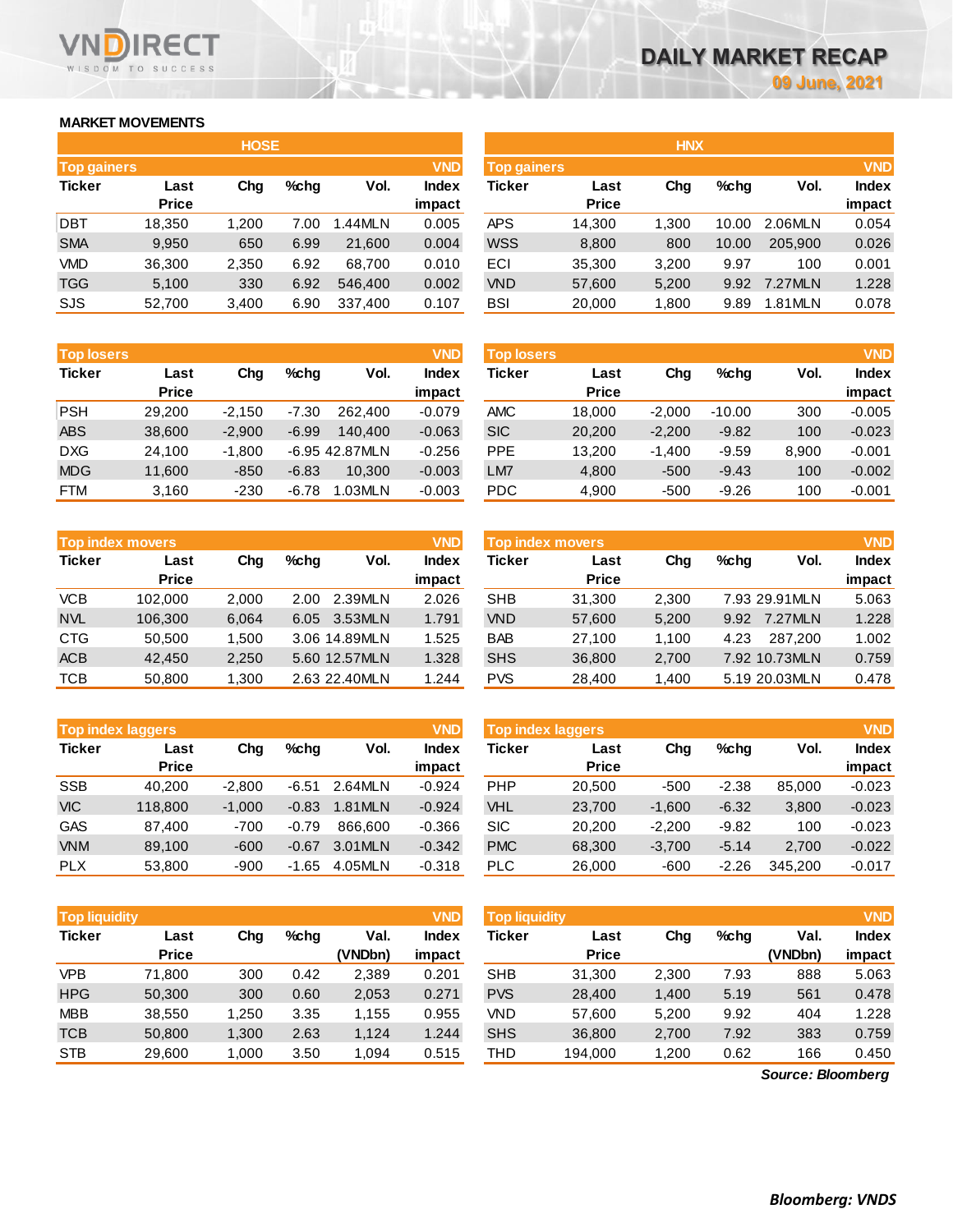

## **FOREIGN ACTIVITIES**

| <b>Volume (Mn'shs)</b> | <b>HOSE</b> |         | HNX Value (VND'bn)    | <b>HOSE</b> | <b>HNX</b> |
|------------------------|-------------|---------|-----------------------|-------------|------------|
| <b>BUY</b>             | 36.5        | 0.9     | <b>BUY</b>            | 1,557.4     | 32.2       |
| % of market            | 4.6%        | $0.6\%$ | % of market           | 6.2%        | 0.9%       |
| <b>SELL</b>            | 56.5        | 1.3     | SELL                  | 2,230.0     | 60.8       |
| % of market            | 7.1%        | $0.9\%$ | % of market           | 8.9%        | 1.7%       |
| <b>NET BUY (SELL)</b>  | (20.0)      | (0.4)   | <b>NET BUY (SELL)</b> | (672.6)     | (28.6)     |

*Source: HSX, HNX*





 $\blacksquare$  <br> HNX **HOSE** 

| <b>YTD ACCUMULATION</b> |             |            |                       |             |                             |
|-------------------------|-------------|------------|-----------------------|-------------|-----------------------------|
| <b>Volume (MIn'shs)</b> | <b>HOSE</b> | <b>HNX</b> | Value (VND'bn)        | <b>HOSE</b> | <b>HNX</b>                  |
| <b>BUY</b>              | 3,325.1     | 119.0      | <b>BUY</b>            | 148,881.5   | 2,997.0                     |
| % of market             | 4.6%        | 0.7%       | % of market           | 7.8%        | 1.8%                        |
| <b>SELL</b>             | 4,292.5     | 161.3      | <b>SELL</b>           | 186,674.5   | 3,277.6                     |
| % of market             | 5.9%        | $1.0\%$    | % of market           | 9.8%        | 1.9%                        |
| <b>NET BUY (SELL)</b>   | (967.3)     | (42.3)     | <b>NET BUY (SELL)</b> | (37,793.0)  | (280.6)<br>Source: HSX, HNX |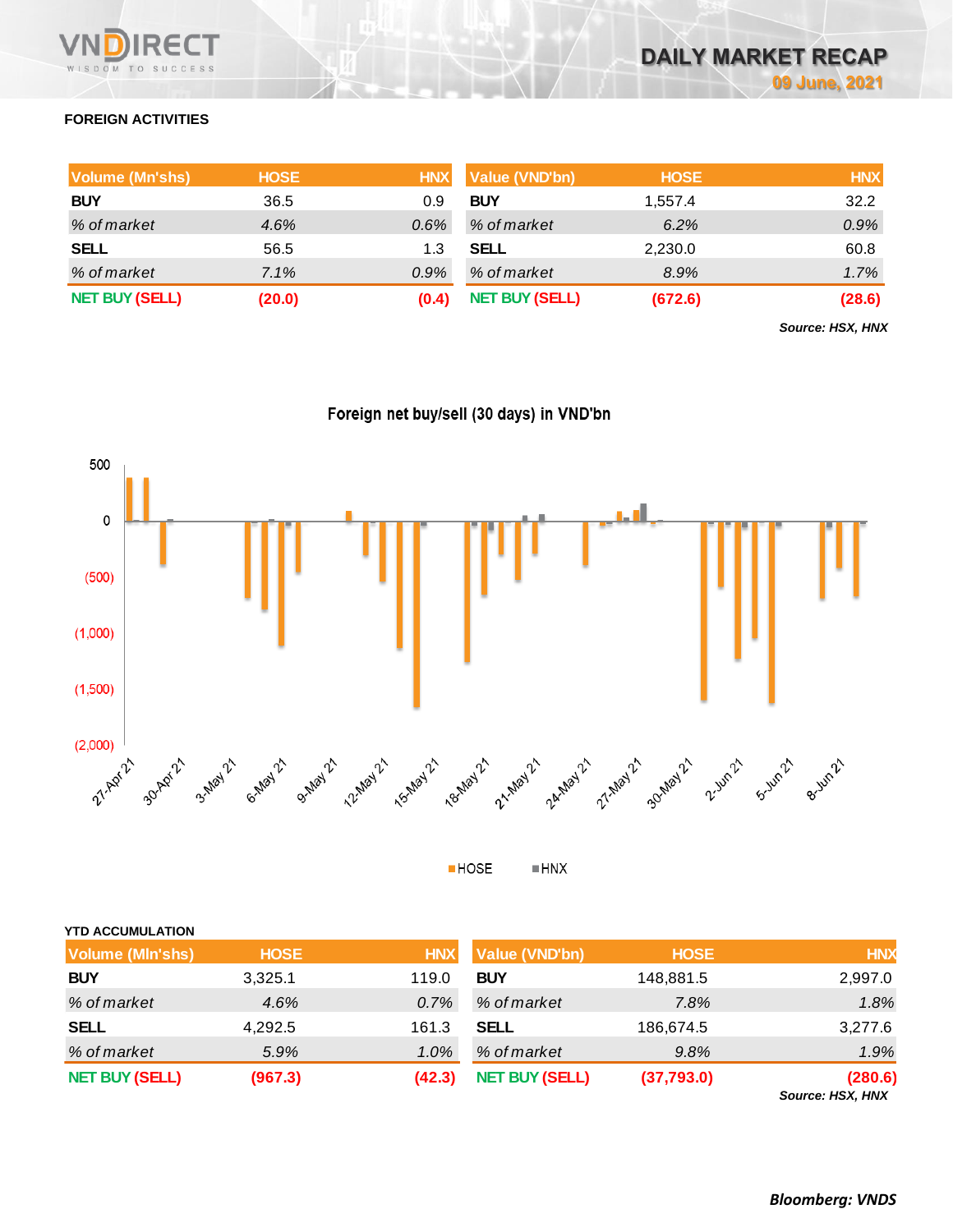### **FOREIGN ACTIVITIES**

WISDOM TO SUCCESS

RECT

|               |                               | <b>HOSE</b> |         |       |                 | <b>HNX</b> |                               |       |      |       |                 |  |
|---------------|-------------------------------|-------------|---------|-------|-----------------|------------|-------------------------------|-------|------|-------|-----------------|--|
|               | Top buy by foreigners (value) |             |         |       | <b>VND'bn</b>   |            | Top buy by foreigners (value) |       |      |       | <b>VND'bn</b>   |  |
| <b>Ticker</b> | Last<br><b>Price</b>          | Chg         | $%$ chg | Value | Index<br>impact | Ticker     | Last<br><b>Price</b>          | Chg   | %chg | Value | Index<br>impact |  |
| <b>VNM</b>    | 89,100                        | $-600$      | $-0.67$ | 173.5 | $-0.342$        | <b>VND</b> | 57,600                        | 5,200 | 9.92 | 12.6  | 0.000           |  |
| <b>HPG</b>    | 50,300                        | 300         | 0.60    | 129.7 | 0.271           | <b>PVI</b> | 35,600                        | 0     | 0.00 | 5.9   | 0.000           |  |
| <b>VRE</b>    | 31,700                        | 50          | 0.16    | 113.7 | 0.032           | VCS        | 98,700                        | 0     | 0.00 | 2.8   | 0.000           |  |
| <b>VHM</b>    | 106,100                       | 800         | 0.76    | 100.3 | 0.732           | <b>SHB</b> | 31,300                        | 2,300 | 7.93 | 2.6   | 0.000           |  |
| E1VFVN30      | 24,600                        | 140         | 0.57    | 99.8  | 0.000           | <b>PAN</b> | 27,100                        | 800   | 3.04 | 1.4   | 0.000           |  |

| Top sell by foreigners (value) |              |          |         |       | <b>VND'bn</b> | Top sell by foreigners (value), |              | <b>VND'bn</b> |      |       |        |
|--------------------------------|--------------|----------|---------|-------|---------------|---------------------------------|--------------|---------------|------|-------|--------|
| <b>Ticker</b>                  | Last         | Chg      | %chg    | Value | Index         | Ticker                          | Last         | Chg           | %chg | Value | Index  |
|                                | <b>Price</b> |          |         |       | impact        |                                 | <b>Price</b> |               |      |       | impact |
| <b>HPG</b>                     | 50,300       | 300      | 0.60    | 647.4 | 0.271         | VND                             | 57,600       | 5,200         | 9.92 | 51.5  | 0.000  |
| <b>DXG</b>                     | 24,100       | $-1,800$ | $-6.95$ | 446.9 | $-0.256$      | <b>SHB</b>                      | 31,300       | 2,300         | 7.93 | 2.0   | 0.000  |
| <b>VNM</b>                     | 89,100       | $-600$   | $-0.67$ | 161.7 | $-0.342$      | <b>NTP</b>                      | 48,500       | 1,500         | 3.19 | 1.1   | 0.000  |
| <b>NVL</b>                     | 106,300      | 6,064    | 6.05    | 151.9 | 1.791         | <b>PVI</b>                      | 35,600       | $\theta$      | 0.00 | 1.0   | 0.000  |
| E1VFVN30                       | 24,600       | 140      | 0.57    | 98.8  | 0.000         | <b>BVS</b>                      | 27,700       | 2,400         | 9.49 | 0.8   | 0.000  |

|               | Top net buy by foreigners (value) |       |      |       | <b>VND'bn</b>   | Top net buy by foreigners (value) | <b>VND'bn</b>        |        |         |       |                 |
|---------------|-----------------------------------|-------|------|-------|-----------------|-----------------------------------|----------------------|--------|---------|-------|-----------------|
| <b>Ticker</b> | Last<br><b>Price</b>              | Chg   | %chg | Value | Index<br>impact | Ticker                            | Last<br><b>Price</b> | Chg    | $%$ chg | Value | Index<br>impact |
| VHM           | 106,100                           | 800   | 0.76 | 71.5  | 0.732           | <b>PVI</b>                        | 35,600               | 0      | 0.00    | 4.9   | 0.000           |
| <b>CTG</b>    | 50,500                            | 1,500 | 3.06 | 57.2  | 1.525           | <b>VCS</b>                        | 98,700               | 0      | 0.00    | 2.4   | 0.000           |
| <b>OCB</b>    | 30,650                            | 1,050 | 3.55 | 56.4  | 0.314           | <b>PAN</b>                        | 27,100               | 800    | 3.04    | 1.4   | 0.000           |
| <b>STB</b>    | 29,600                            | 1,000 | 3.50 | 56.3  | 0.515           | <b>THD</b>                        | 194,000              | 1,200  | 0.62    | 1.1   | 0.000           |
| <b>HDB</b>    | 33,400                            | 1,100 | 3.41 | 53.6  | 0.483           | APS                               | 14,300               | 300. ا | 10.00   | 0.6   | 0.000           |

|               | <b>VND'bn</b><br>Top net sell by foreigners (value) |          |         |          |                 | Top net sell by foreigners (value), | <b>VND'bn</b>        |       |      |          |                 |
|---------------|-----------------------------------------------------|----------|---------|----------|-----------------|-------------------------------------|----------------------|-------|------|----------|-----------------|
| <b>Ticker</b> | Last<br><b>Price</b>                                | Chg      | %chg    | Value    | Index<br>impact | Ticker                              | Last<br><b>Price</b> | Chg   | %chg | Value    | Index<br>impact |
| <b>HPG</b>    | 50,300                                              | 300      | 0.60    | $-517.7$ | 0.271           | VND                                 | 57,600               | 5,200 | 9.92 | $-38.90$ | 0.000           |
| <b>DXG</b>    | 24,100                                              | $-1,800$ | $-6.95$ | $-427.6$ | $-0.256$        | <b>NTP</b>                          | 48,500               | 1,500 | 3.19 | $-0.63$  | 0.000           |
| <b>NVL</b>    | 106,300                                             | 6,064    | 6.05    | $-135.7$ | 1.791           | <b>NVB</b>                          | 19,600               | 300   | 1.55 | $-0.35$  | 0.000           |
| <b>GEX</b>    | 22,500                                              | $-200$   | $-0.88$ | $-56.2$  | $-0.027$        | <b>BVS</b>                          | 27,700               | 2,400 | 9.49 | $-0.34$  | 0.000           |
| VIC           | 118,800                                             | $-1,000$ | $-0.83$ | $-32.9$  | $-0.924$        | <b>PPS</b>                          | 10,000               | 100   | 1.01 | $-0.24$  | 0.000           |
|               |                                                     |          |         |          |                 |                                     |                      |       |      |          |                 |

*9-Jun-21*

*Source: Bloomberg, HOSE, HNX*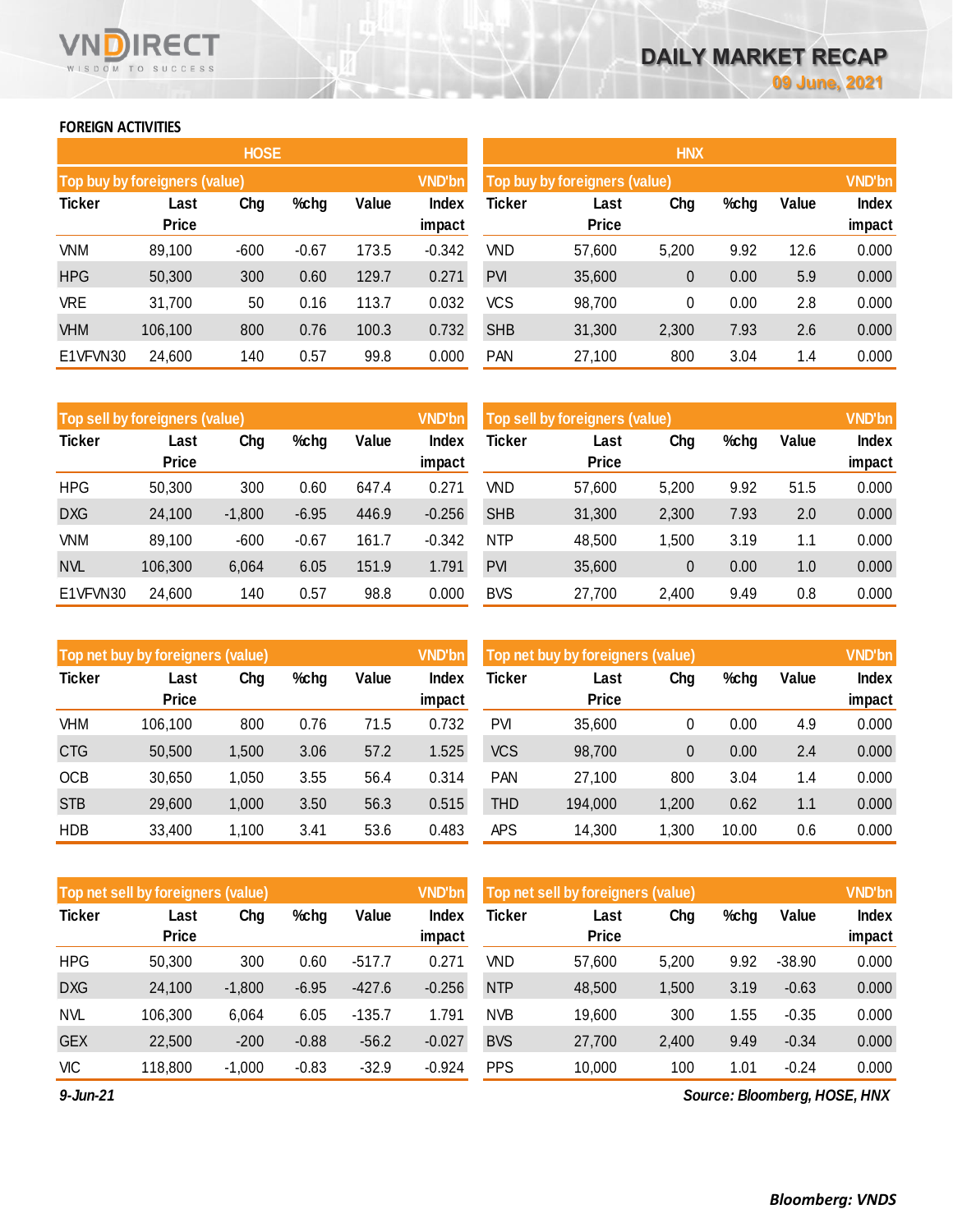### **TOP 60 MARKET CAP STOCKS SNAPSHOT ON HOSE**

T.

WISDOM TO SUCCESS

| No. Ticker             | <b>Price</b><br><b>VND</b> |                           | Price change (%) |                 | <b>US\$mln</b> | Mkt. Cap Outs. Vol. Float ratio |              |              | Avail. Fil Ave. daily vol.               | P/E                               | P/B                 | <b>ROE</b>   | <b>ROA</b>  |
|------------------------|----------------------------|---------------------------|------------------|-----------------|----------------|---------------------------------|--------------|--------------|------------------------------------------|-----------------------------------|---------------------|--------------|-------------|
| 1 VIC VM               | 118,800                    | 1 <sub>M</sub><br>$-10.0$ | 3M<br>13.9       | 6M<br>12.1      | 17,479         | <b>MIn'shs</b><br>3,382         | $\%$<br>23.2 | 22.4         | $% (30 \, \text{days-shs})$<br>2,041,260 | $\boldsymbol{\mathsf{X}}$<br>54.6 | $\pmb{\chi}$<br>5.0 | $\%$<br>9.0  | $\%$<br>1.7 |
| 2 VCB VM               | 102,000                    | 5.2                       | 7.4              | 5.7             | 16,455         | 3,709                           | 25.2         | 6.7          | 2,140,657                                | 17.9                              | 3.7                 | 22.8         | $1.7$       |
| 3 VHM VM               | 106,100                    | 9.3                       | 8.0              | 24.8            | 15,181         | 3,290                           | 23.4         | 26.4         | 4,330,087                                | 13.5                              | 3.8                 | 33.6         | 12.6        |
| 4 HPG VM               | 50,300                     | 11.7                      | 48.1             | 76.4            | 9,786          | 4,473                           | 54.0         | 22.0         | 36,148,490                               | 12.4                              | 3.4                 | 31.3         | 14.7        |
| 5 CTG VM               | 50,500                     | 15.3                      | 35.8             | 46.4            | 8,179          | 3,723                           | 35.5         | 4.8          | 17,607,110                               | 10.6                              | 2.1                 | 20.9         | 1.4         |
| 6 VNMVM                | 89,100                     | 2.4                       | $-11.3$          | $-18.8$         | 8,100          | 2,090                           | 35.2         | 45.2         | 4,220,677                                | 19.0                              | 5.9                 | 31.9         | 22.5        |
| 7 BID VM               | 45,450                     | 11.8                      | 8.6              | 3.8             | 7,951          | 4,022                           | 19.0         | 13.3         | 4,580,834                                | 22.2                              | 2.3                 | 10.6         | 0.5         |
| 8 TCB VM               | 50,800                     | 8.0                       | 30.4             | 97.3            | 7,745          | 3,505                           | 69.9         | <b>N/A</b>   | 18,047,360                               | 12.5                              | 2.3                 | 20.0         | 3.3         |
| 9 VPB VM               | 71,800                     | 16.7                      | 71.8             | 152.4           | 7,666          | 2,455                           | 70.0         | <b>N/A</b>   | 36,083,040                               | 15.5                              | 3.1                 | 22.5         | 2.7         |
| 10 GAS VM              | 87,400                     | 4.0                       | $-6.7$           | 1.5             | 7,276          | 1,914                           | 4.2          | 46.5         | 889,650                                  | 22.2                              | 3.3                 | 14.9         | 11.3        |
| 11 NVL VM              | 106,300                    | 6.2                       | 75.9             | 132.3           | 6,786          | 1,468                           | 30.1         | 29.9         | 2,812,375                                | 34.5                              | 4.9                 | 15.3         | 3.4         |
| 12 MSN VM              | 104,500                    | 10.0                      | 20.5             | 22.4            | 5,339          | 1,175                           | 38.4         | 67.2         | 2,253,560                                | 81.6                              | 7.6                 | 5.1          | 1.4         |
| 13 GVR VM              | 29,300                     | 18.1                      | 2.1              | 43.3            | 5,098          | 4,000                           | 100.0        | 12.4         | 4,517,197                                | 26.9                              | 2.4                 | 9.2          | 5.6         |
| 14 MBB VM              | 38,550                     | 22.0                      | 41.2             | 81.8            | 4,693          | 2,799                           | 65.8         | 1.1          | 23,812,230                               | 10.7                              | 2.1                 | 21.6         | 2.2         |
| 15 SAB VM              | 156,900                    | 2.5                       | $-9.3$           | $-21.7$         | 4,377          | 641                             | 10.4         | 37.1         | 202,917                                  | 20.8                              | 5.1                 | 26.7         | 19.3        |
| 16 ACB VM              | 42,450                     | 20.6                      | 32.4             | 48.7            | 3,991          | 2,162                           | 79.9         | <b>N/A</b>   | 10,747,080                               | 10.6                              | 2.4                 | 25.6         | 2.1         |
| 17 VIB VM              | 52,500                     | 25.2                      | 70.9             | 128.3           | 3,547          | 1,553                           | 67.7         | 0.0          | 1,752,725                                | 15.6                              | 4.2                 | 31.1         | 2.3         |
| 18 FPT VM              | 81,700                     | 13.2                      | 25.3             | 63.4            | 3,225          | 907                             | 77.7         | <b>N/A</b>   | 2,864,677                                | 19.9                              | 4.4                 | 23.6         | 9.4         |
| 19 VREVM               | 31,700                     | 2.3                       | $-7.0$           | 11.6            | 3,133          | 2,272                           | 31.2         | 18.9         | 7,061,830                                | 27.0                              | 2.4                 | 9.3          | 7.0         |
| 20 PLX VM              | 53,800                     | 6.1                       | $-4.9$           | 2.9             | 2,911          | 1,244                           | 8.6          | 3.4          | 2,922,060                                | 18.5                              | 2.9                 | 16.8         | 5.9         |
| 21 MWG VM<br>22 VJC VM | 136,400                    | $-2.7$                    | 6.5              | 18.6            | 2,821          | 475                             | 77.6         | <b>N/A</b>   | 885,603                                  | 15.1                              | 3.8                 | 27.2         | 9.5         |
|                        | 115,300                    | $-3.5$                    | $-14.5$          | $-3.9$          | 2,716          | 542                             | 51.0         | 11.6         | 497,877                                  | 51.1                              | 4.1                 | 8.3<br>9.4   | 2.5         |
| 23 STB VM<br>24 HDB VM | 29,600<br>33,400           | 23.3<br>11.3              | 59.6<br>28.7     | 86.2<br>47.5    | 2,322<br>2,315 | 1,804<br>1,594                  | 96.4<br>66.8 | 18.6<br>4.2  | 45,465,930<br>7,222,130                  | 19.8<br>10.8                      | 1.8<br>2.2          | 22.3         | 0.6<br>1.8  |
| 25 BCM VM              | 50,200                     | $-10.0$                   | $-13.3$          | 26.0            | 2,260          | 1,035                           | 100.0        | 47.0         | 42,657                                   | 24.5                              | 3.2                 | 13.7         | 4.7         |
| 26 SSB VM              | 40,200                     | 46.2                      | <b>N/A</b>       | <b>N/A</b>      | 2,114          | 1,209                           | 100.0        | <b>N/A</b>   | 2,146,087                                | 28.0                              | 3.4                 | 12.6         | 1.0         |
| 27 BVHVM               | 56,400                     | 4.1                       | $-4.2$           | $-2.6$          | 1,821          | 742                             | 31.9         | 21.7         | 916,190                                  | 22.1                              | 2.0                 | 9.5          | 1.4         |
| 28 PDR VM              | 82,200                     | 15.9                      | 58.6             | 131.6           | 1,740          | 487                             | 37.4         | 46.2         | 3,776,400                                | 30.5                              | 7.5                 | 28.0         | 8.5         |
| 29 HVN VM              | 27,350                     | 0.6                       | $-9.3$           | 1.9             | 1,687          | 1,418                           | 3.9          | 20.8         | 852,237                                  | <b>N/A</b>                        | 26.9                | $-155.4$     | $-20.1$     |
| 30 TPB VM              | 35,900                     | 23.4                      | 26.4             | 59.9            | 1,673          | 1,072                           | 56.0         | 0.2          | 6,246,720                                | 9.4                               | 2.1                 | 24.1         | 2.0         |
| 31 EIB VM              | 31,100                     | 21.0                      | 69.0             | 81.9            | 1,663          | 1,229                           | 94.0         | 0.2          | 1,215,773                                | 43.6                              | 2.3                 | 5.3          | 0.6         |
| 32 OCB VM              | 30,650                     | 31.0                      | 33.6             | <b>N/A</b>      | 1,461          | 1,096                           | 77.4         | 0.4          | 5,547,060                                | <b>N/A</b>                        | 1.8                 | <b>N/A</b>   | <b>N/A</b>  |
| 33 LPB VM              | 31,250                     | 44.7                      | 99.0             | 163.7           | 1,461          | 1,075                           | 85.5         | 1.5          | 19,823,370                               | 14.9                              | 2.2                 | 16.0         | 1.0         |
| 34 MSB VM              | 28,000                     | 26.1                      | 41.4             | <b>N/A</b>      | 1,409          | 1,157                           | 99.2         | 0.6          | 9,824,680                                | 11.4                              | 1.8                 | <b>N/A</b>   | <b>N/A</b>  |
| 35 SSIVM               | 46,700                     | 42.8                      | 41.3             | 105.7           | 1,327          | 653                             | 85.9         | 53.0         | 14,693,910                               | 16.8                              | 2.6                 | 16.2         | 5.1         |
| 36 POW VM              | 12,100                     | 0.0                       | $-11.0$          | 6.1             | 1,233          | 2,342                           | 87.9         | 45.9         | 12,259,340                               | 11.7                              | 1.0                 | 8.6          | 4.2         |
| 37 PNJ VM              | 95,800                     | 0.3                       | 14.7             | 22.2            | 947            | 227                             | 80.5         | 0.0          | 484,220                                  | 19.3                              | 3.8                 | 21.0         | 14.2        |
| 38 KDH VM              | 38,900                     | 7.2                       | 26.3             | 40.9            | 946            | 559                             | 84.9         | 18.0         | 4,774,077                                | 18.2                              | 2.6                 | 14.9         | 8.9         |
| 39 VCG VM              | 46,000                     | $-1.1$                    | $-2.1$           | <b>N/A</b>      | 884            | 442                             | 42.2         | 48.0         | 260,110                                  | 10.6                              | 2.8                 | 27.7         | 9.6         |
| 40 HSG VM              | 43,200                     | 17.7                      | 52.7             | 114.4           | 835            | 445                             | 68.4         | 40.6         | 13,958,080                               | 8.0                               | 2.4                 | 35.0         | 12.5        |
| 41 GEX VM              | 22,500                     | 8.5                       | 22.7             | 34.0            | 765            | 781                             | 73.1         | 36.0         | 6,112,227                                | 13.4                              | 1.9                 | 14.8         | 3.8         |
| 42 REE VM              | 55,500                     | $-1.1$                    | 0.9              | 18.7            | 746            | 309                             | 55.3         | 0.0          | 716,320                                  | 9.6                               | 1.4                 | 16.3         | 8.8         |
| 43 KBC VM              | 35,000                     | $-3.8$                    | $-10.5$          | 116.0           | 715            | 470                             | 65.0         | 29.1         | 5,678,924                                | 21.4                              | 1.6                 | 7.8          | 3.5         |
| 44 BHN VM              | 60,800                     | $-8.8$                    | $-14.4$          | $-18.9$         | 613            | 232                             | 0.9          | 31.6         | 3,310                                    | 18.0                              | 3.1                 | 17.5         | 11.8        |
| 45 VCI VM              | 84,500                     | 32.4                      | 57.4             | 92.3            | 612            | 167                             | 64.3         | 78.4         | 2,217,247                                | 14.8                              | 2.8                 | 22.1         | 11.4        |
| 46 KDC VM              | 58,300                     | 14.3                      | 15.0             | 50.6            | 580            | 229                             | 54.5         | 74.6         | 1,268,867                                | 43.4                              | 2.3                 | 4.9          | 2.3         |
| 47 VGC VM              | 28,950                     | $-14.3$                   | $-16.6$          | 12.4            | 565            | 448                             | 10.8         | 42.9         | 322,527                                  | 18.0                              | 2.0                 | 10.9         | 3.4         |
| 48 SBT VM              | 21,000                     | 8.5                       | $-7.1$           | 9.9             | 564            | 617                             | 25.3         | 91.3         | 2,650,930                                | 18.6                              | 1.6                 | 8.7          | 3.6         |
| 49 DXG VM<br>50 DHG VM | 24,100                     | 3.2<br>$-2.3$             | 2.1<br>$-3.3$    | 60.7<br>$-10.5$ | 543<br>542     | 518                             | 82.0<br>5.2  | 16.5         | 10,047,080                               | <b>N/A</b>                        | 1.9                 | $-0.5$       | $-0.1$      |
| 51 DGC VM              | 95,300<br>71,000           |                           | 15.3             | 65.1            | 528            | 131<br>171                      | 62.1         | 45.5<br>44.6 | 25,160                                   | 16.9<br>12.9                      | 3.3                 | 20.2<br>24.6 | 17.2        |
| 52 GMD VM              | 39,000                     | 3.8<br>14.4               | 23.0             | 34.3            | 511            | 301                             | 80.5         | 8.4          | 1,150,232<br>2,984,463                   | 31.3                              | 2.9                 | 6.2          | 18.3        |
| 53 APH VM              | 60,200                     | 11.5                      | 21.9             | $-11.5$         | 511            | 195                             | 95.9         | 68.0         | 1,703,300                                | 112.6                             | 1.9<br>3.9          | 4.5          | 4.0<br>0.9  |
| 54 HNG VM              | 10,550                     | $-1.4$                    | $-9.8$           | $-23.6$         | 509            | 1,109                           | 24.5         | 48.7         | 8,731,710                                | 449.3                             | 1.3                 | 0.3          | 0.1         |
| 55 HCM VM              | 38,200                     | 20.3                      | 22.4             | 39.9            | 507            | 305                             | 39.4         | 1.4          | 5,520,194                                | 15.5                              | 2.4                 | 16.4         | 7.1         |
| 56 LGC VM              | 56,600                     | $-9.3$                    | $-21.9$          | $-11.1$         | 475            | 193                             | 0.2          | 4.0          | 313                                      | 32.1                              | 3.4                 | 10.9         | 2.9         |
| 57 NLG VM              | 38,200                     | $-1.5$                    | 9.6              | 30.4            | 474            | 285                             | 53.3         | 4.4          | 3,580,867                                | 9.5                               | 1.6                 | 17.4         | 7.1         |
| 58 DIG VM              | 25,850                     | 11.8                      | 9.1              | 28.5            | 461            | 410                             | 36.0         | 46.3         | 6,307,940                                | 13.9                              | 2.2                 | 17.2         | 7.5         |
|                        |                            |                           |                  |                 |                |                                 |              |              |                                          |                                   |                     |              |             |
| 59 HPX VM              | 39,600                     | 17.3                      | 11.9             | 45.6            | 456            | 264                             | 50.0         | 35.1         | 917,723                                  | 97.0                              | 3.2                 | 3.4          | 1.6         |